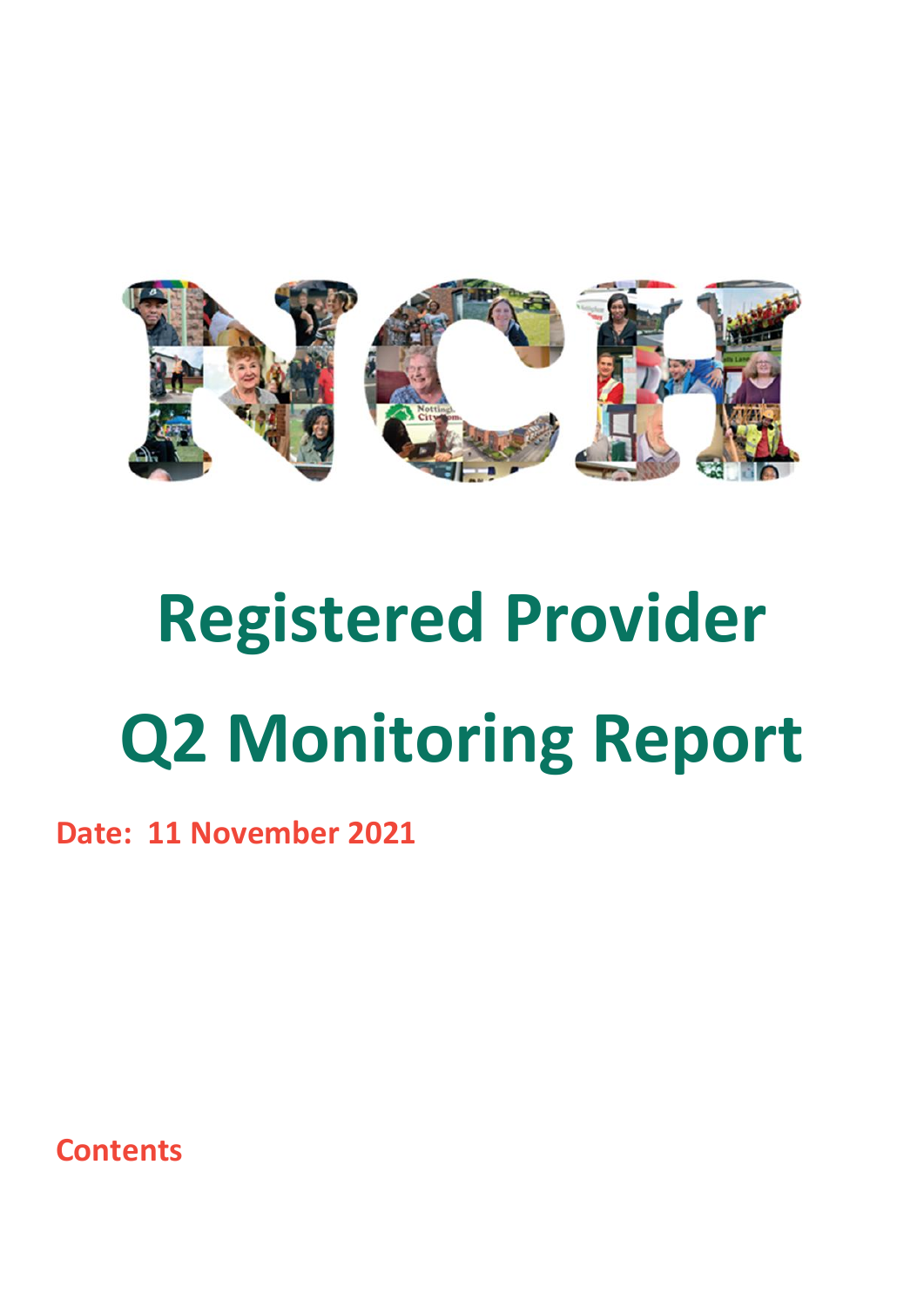#### **Q1 Performance Monitoring 8**

#### **Q1 NCH RP Stock Compliance Dashboard Monitoring 17**

### **Finance Monitoring**

#### Income and Expenditure

Nottingham City Homes Registered Provider (NCH RP) management accounts show a surplus of £103k at the end of Quarter 2, a position which is above that budgeted of £75k. The full year budget is a surplus of £150k and given the surplus to date, the full year forecast has been increased to £221k.

The current financial position has improved since Quarter 1 as additional homes have been leased during the year as assumed within the original budget. The current void rate for homes leased from NCH is now lower than that budgeted. The level of tenancy turnover so far during the year, void rates and void periods have been reviewed against the budget. Given the current position, further properties shall be leased over the  $2<sup>nd</sup>$  half of the financial year and bad debt remains lower than budget, the forecast has now been increased to reflect this. It the current performance continues then it is possible that the forecast outturn will be increased again in Quarter 3.

A summary of the financial position at the end of Quarter 2 together with the budget and forecast outturn for the financial year is shown in Appendix 1.

Appendix 2 shows income and expenditure for the financial year by the activities undertaken by NCH RP. Central costs includes the estimated corporation tax charge and any other costs not directly attributable to an activity e.g. Board training, NCH senior management and support services. The budget and forecast figures assume that lease and NCH Service Level Agreement (SLA) charges, agreed and approved by the Board, commence on the day the property is leased by NCH RP.

#### Capital & Leases

NCH RP currently owns land and 39 homes at a cost of just under £5 million. At the end of the Quarter 2, 325 homes were leased by NCH RP and this is forecast to rise to 368 by the year-end. Approval is in place for leased properties to increase further next year where demand supports this. These figures are shown in the Capital and Leases summary in Appendix 3, with colour coding used to show how these assets relate to the activities included in Appendix 2.

Nottingham City Council (NCC) loans are in place for Church Square and Martin's Reach and NCC approval is in place to provide a loan to support the cost of the 8 Move-on homes. Drawn down of this loan has been requested and is being discussed with NCC who are initially proposing a commercial loan interest rate.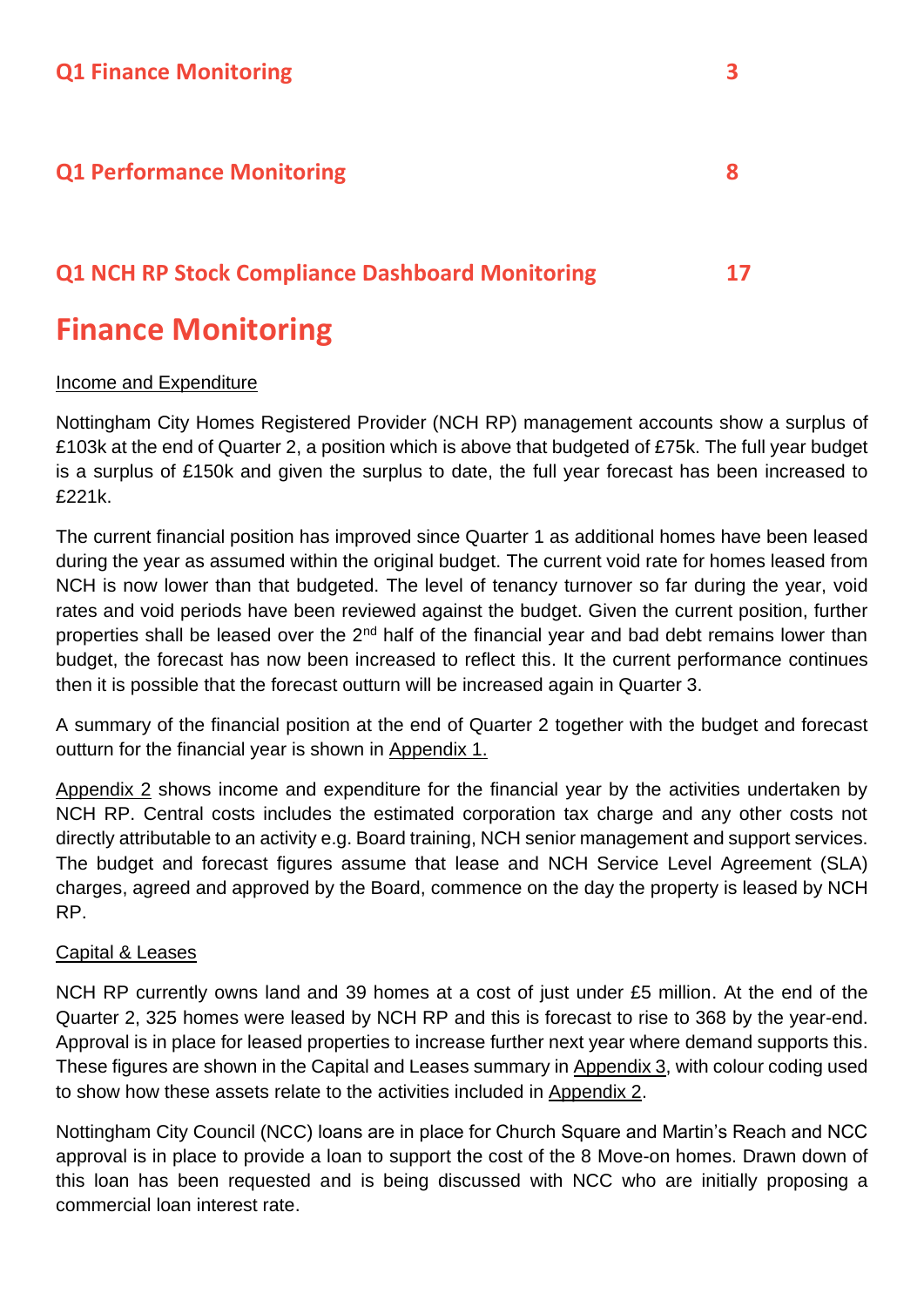Current PWLB rates on which (with the addition of a 0.4% Council uplift) NCC loan rates are based are currently as follows. For comparison, the table includes the loan rates on the two existing loans held by NCHRP.

| Loan<br>Period (Yrs) | <b>PWLB</b><br>Rate | <b>NCC</b><br>Rate | <b>Martins</b><br><b>Reach</b> | <b>Church</b><br><b>Square</b> |
|----------------------|---------------------|--------------------|--------------------------------|--------------------------------|
| 30                   | 2.06%               | 2.46%              |                                |                                |
| 40                   | 2.09%               | 2.49%              |                                |                                |
| 50                   | 2.15%               | $2.55\%$           | 3.35%                          | 3.21%                          |

#### Financial, Legal & Risk Implications

The cumulative surplus position since NCH RP commenced trading provided reserves of £42k at the end of the 2020/21 financial year. The delivery of a surplus in line with the forecast in 2021/22 will mean that NCH RP will hold reserves of £263k by the financial year-end. The exceeds the current cost of servicing debt and annual capital asset expenditure to date.

The current risks in relation to the Company's financial position are:

- Turnover of tenancies and void periods;
- Level of bad debt;
- Additional leases established during the year; and
- Timing of homes leased and let.

Any significant change in the full year outturn position will be affected by tenancies, void periods and number of additional leases secured and in place across the remainder of the financial year.

The format of the loan agreements referred to in the report have been agreed with NCC Legal and it is anticipated the loan agreement for the 8 Move-on homes will be in the same format.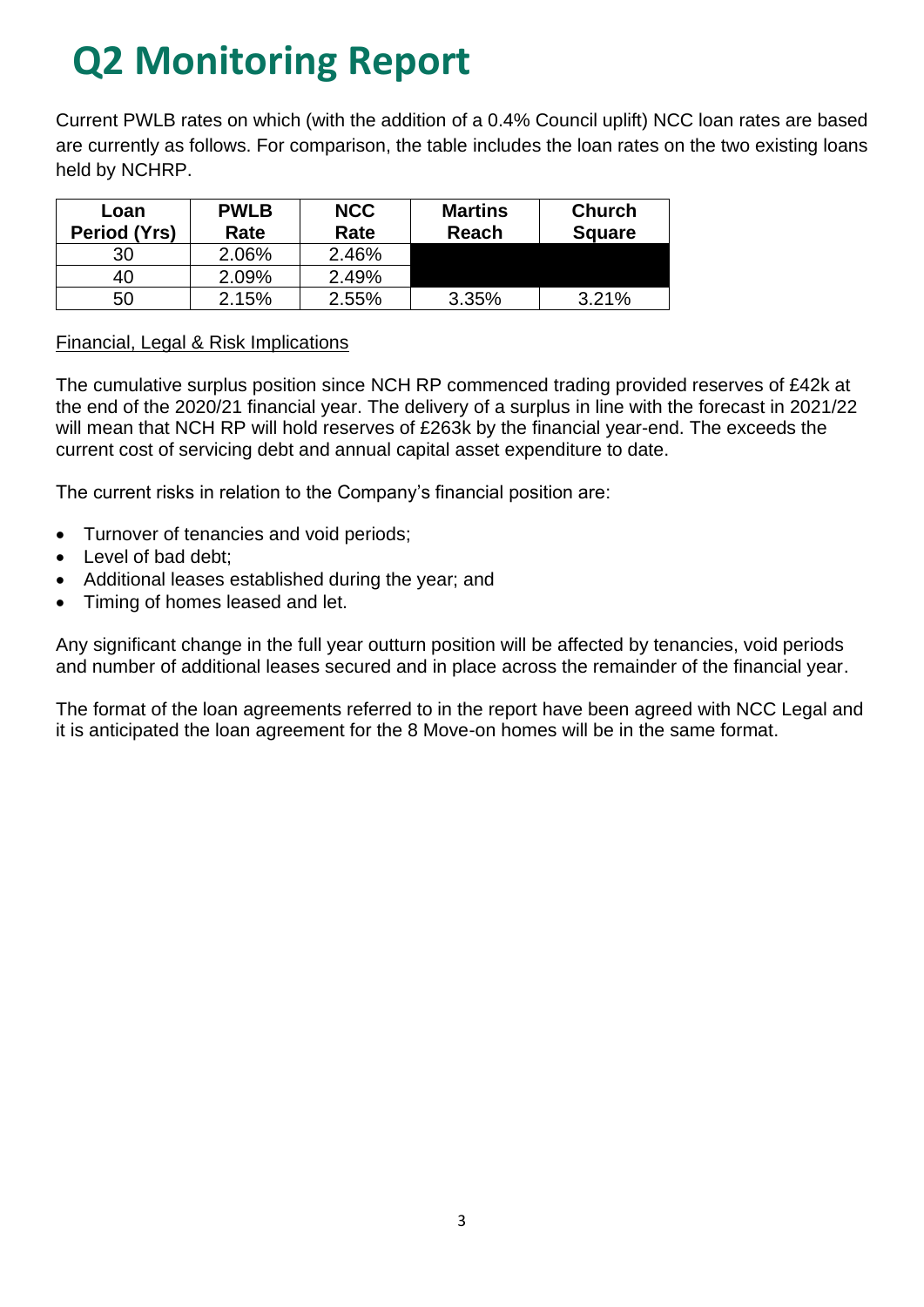

#### **Appendix 1**

### **NCH RP - Income & Expenditure 42 Quarter 2**

#### **30th September 2021**

|                           | <b>BUDGET</b><br><b>Year To Date</b> | <b>ACTUAL</b><br><b>Year To Date</b> | <b>VARIANCE</b><br><b>Year To Date</b> | <b>BUDGET</b><br><b>Full Year</b> | <b>FORECAST</b><br><b>Full year</b> | <b>VARIANCE</b><br><b>Full Year</b> |
|---------------------------|--------------------------------------|--------------------------------------|----------------------------------------|-----------------------------------|-------------------------------------|-------------------------------------|
|                           | £'000                                | £'000                                | £'000                                  | £'000                             | £'000                               | £'000                               |
| <b>Income</b>             |                                      |                                      |                                        |                                   |                                     |                                     |
|                           |                                      |                                      |                                        |                                   |                                     |                                     |
| Rental Income             | 2,878                                | 2,896                                | (18)                                   | 5,656                             | 5,764                               | (109)                               |
| Other                     | 34                                   | 31                                   | 3                                      | 68                                | 68                                  | 0                                   |
| <b>Total</b>              | 2,912                                | 2,927                                | (15)                                   | 5,724                             | 5,832                               | (109)                               |
| <b>Less</b> :             |                                      |                                      |                                        |                                   |                                     |                                     |
|                           |                                      |                                      |                                        |                                   |                                     |                                     |
| <b>Expenditure</b>        |                                      |                                      |                                        |                                   |                                     |                                     |
|                           |                                      |                                      |                                        |                                   |                                     |                                     |
| Management (SLA)          | 935                                  | 919                                  | (16)                                   | 1,837                             | 1,820                               | (18)                                |
| Lease, Repairs & Property | 1,673                                | ,681                                 | 8                                      | 3,283                             | 3,337                               | 54                                  |
| Loan Interest             | 61                                   | 61                                   | $\overline{0}$                         | 123                               | 123                                 | $\mathbf 0$                         |
| Admin & Other Costs       | 168                                  | 163                                  | (4)                                    | 331                               | 332                                 |                                     |
| <b>Total</b>              | 2,837                                | 2,824                                | (13)                                   | 5,574                             | 5,611                               | 38                                  |
|                           |                                      |                                      |                                        |                                   |                                     |                                     |
| (Surplus)                 | (75)                                 | (103)                                | (28)                                   | (150)                             | (221)                               | (71)                                |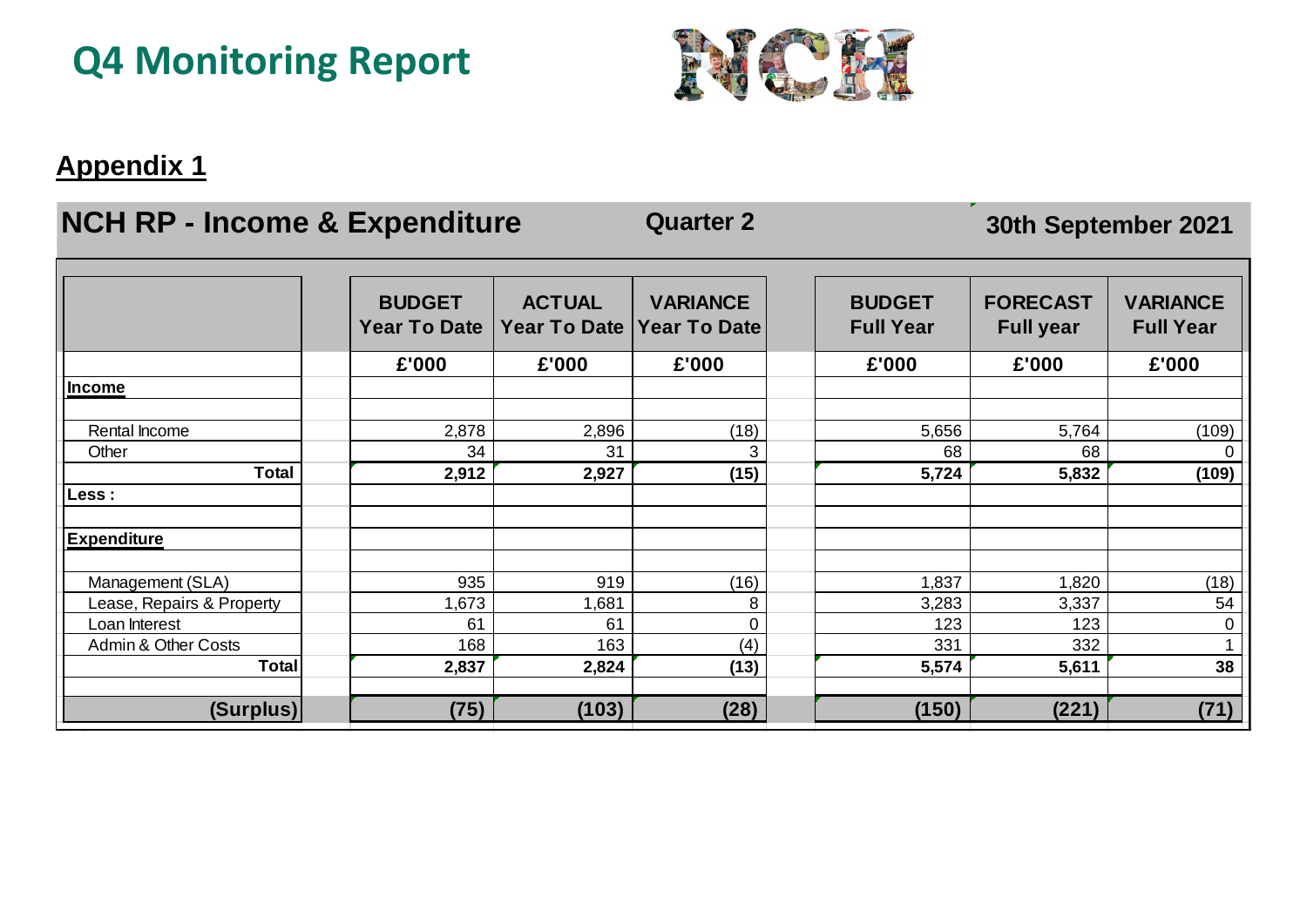#### **Appendix 2**

#### **FORECAST OUTSIDE 2021/22 CONTROLLER INCH RP - Forecast**



| <b>NCH RP - Forecast</b>  |                                 |                |                                    |                                                      |                                 |              |
|---------------------------|---------------------------------|----------------|------------------------------------|------------------------------------------------------|---------------------------------|--------------|
|                           | <b>SOCIAL</b><br><b>HOUSING</b> | <b>MOVE-ON</b> | <b>HOMELESS</b><br><b>FAMILIES</b> | <b>PSLs &amp;</b><br><b>SERVICE</b><br><b>LEASES</b> | <b>HIGHWOOD</b><br><b>HOUSE</b> | <b>TOTAL</b> |
| <b>HOMES</b>              | 31                              | 8              | 185                                | 154                                                  | 29                              | 407          |
|                           | £'000                           | £'000          | £'000                              | £'000                                                | £'000                           | £'000        |
| Income                    |                                 |                |                                    |                                                      |                                 |              |
|                           |                                 |                |                                    |                                                      |                                 |              |
| <b>Rental Income</b>      | 201                             | 94             | 2,700                              | 2,235                                                | 534                             | 5,764        |
| Other                     | 6                               | 32             |                                    |                                                      | 30                              | 68           |
| <b>Total</b>              | 207                             | 126            | 2,700                              | 2,235                                                | 564                             | 5,832        |
| Less :                    |                                 |                |                                    |                                                      |                                 |              |
| <b>Expenditure</b>        |                                 |                |                                    |                                                      |                                 |              |
| Management (SLA)          | 10                              | 33             | 1,054                              | 420                                                  | 281                             | 1,797        |
| Lease, Repairs & Property | 74                              | 23             | 1,430                              | 1,572                                                | 242                             | 3,340        |
| Loan Interest             | 107                             | 16             |                                    |                                                      |                                 | 123          |
| <b>Other Costs</b>        | 4                               | 43             | 108                                | 77                                                   | 20                              | 253          |
| <b>Total</b>              | 195                             | 114            | 2,592                              | 2,069                                                | 543                             | 5,513        |
| <b>Central Costs</b>      |                                 |                |                                    |                                                      |                                 | 98           |
| (Surplus)                 | (13)                            | (12)           | (108)                              | (165)                                                | (21)                            | (221)        |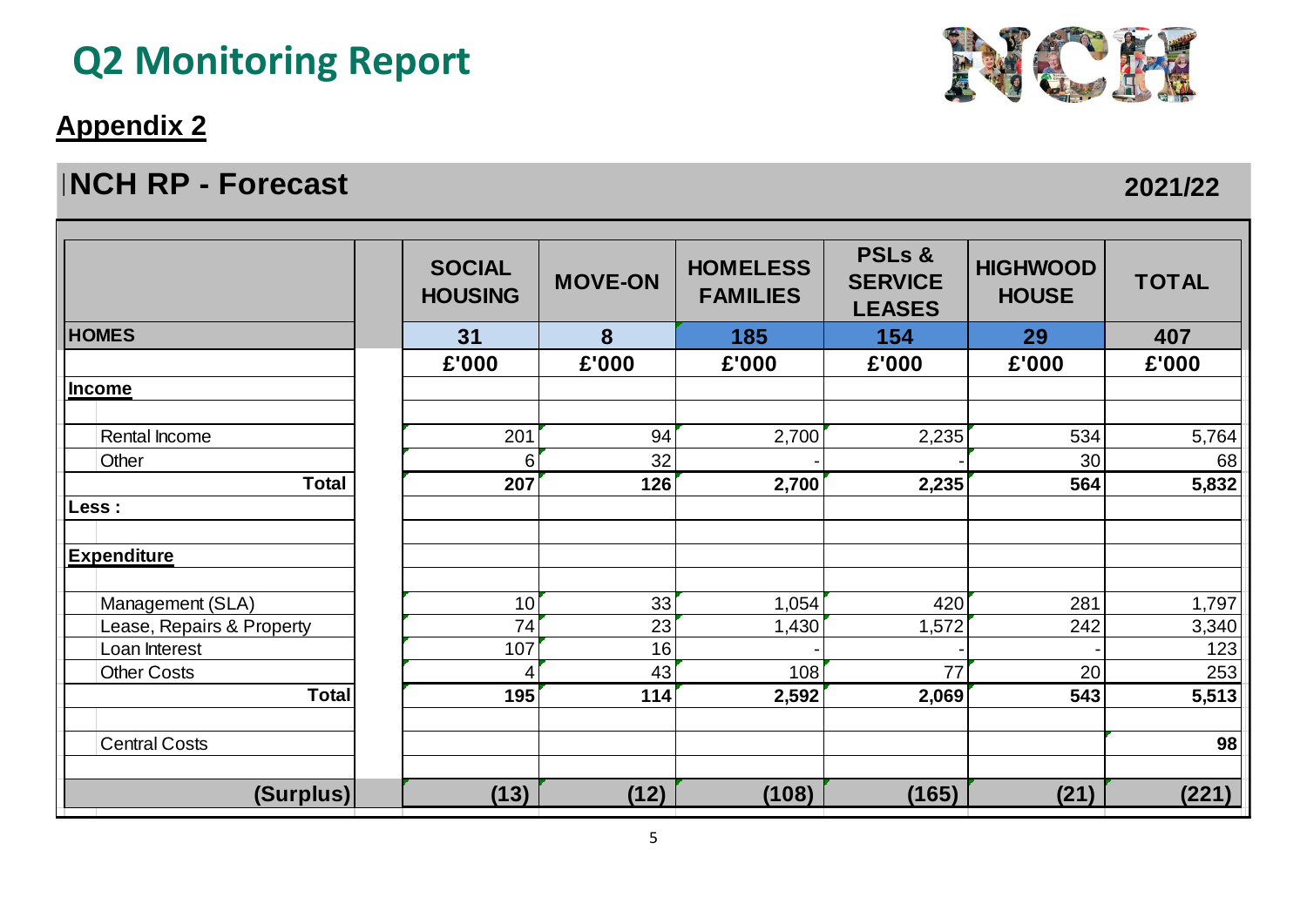#### **Appendix 3**

### **Capital and Leases**

|                                                   | <b>Quarter 2</b> |       | <b>Forecast</b> | <b>Financing:</b>     |                    |
|---------------------------------------------------|------------------|-------|-----------------|-----------------------|--------------------|
|                                                   |                  |       |                 | Loan $*$              | <b>Grant &amp;</b> |
| <b>NCHRP Owned</b>                                | <b>Homes</b>     | £'000 | <b>Homes</b>    | £'000                 | <b>Reserves</b>    |
|                                                   |                  |       |                 |                       |                    |
| <b>Church Square</b>                              | 17               | 2,673 | 17              | 2,193                 | 480                |
| <b>Martin's Reach</b>                             | 14               | 1,140 | 14              | 1,106                 | 34                 |
| <b>Move On Accommodation</b>                      | 8                | 1,158 | 8               | 734                   | 424                |
| <b>Total Owned</b>                                | 39               | 4,971 | 39              | 4,033                 | 938                |
|                                                   |                  |       |                 |                       |                    |
| <b>Managed under leases</b>                       |                  |       |                 | <b>Approved Homes</b> |                    |
| <b>NCH &amp; NCHEL</b>                            | 184              |       | 185             |                       | 244                |
| Private Sector Landlords - general                | 22               |       | 28              |                       | 48                 |
| <b>Private Sector Landlords - serviced leases</b> | 90               |       | 126             |                       | 126                |
| NCC - Highwood House                              | 29               |       | 29              |                       | 29                 |
| <b>Total Leased</b>                               | 325              |       | 368             |                       | 447                |
|                                                   |                  |       |                 |                       |                    |
| <b>TOTAL HOMES</b>                                | 364              |       | 407             |                       |                    |

\* - the Move-on loan is yet to be drawndown from NCC. This will be done once agreement on loan rate is made with NCC.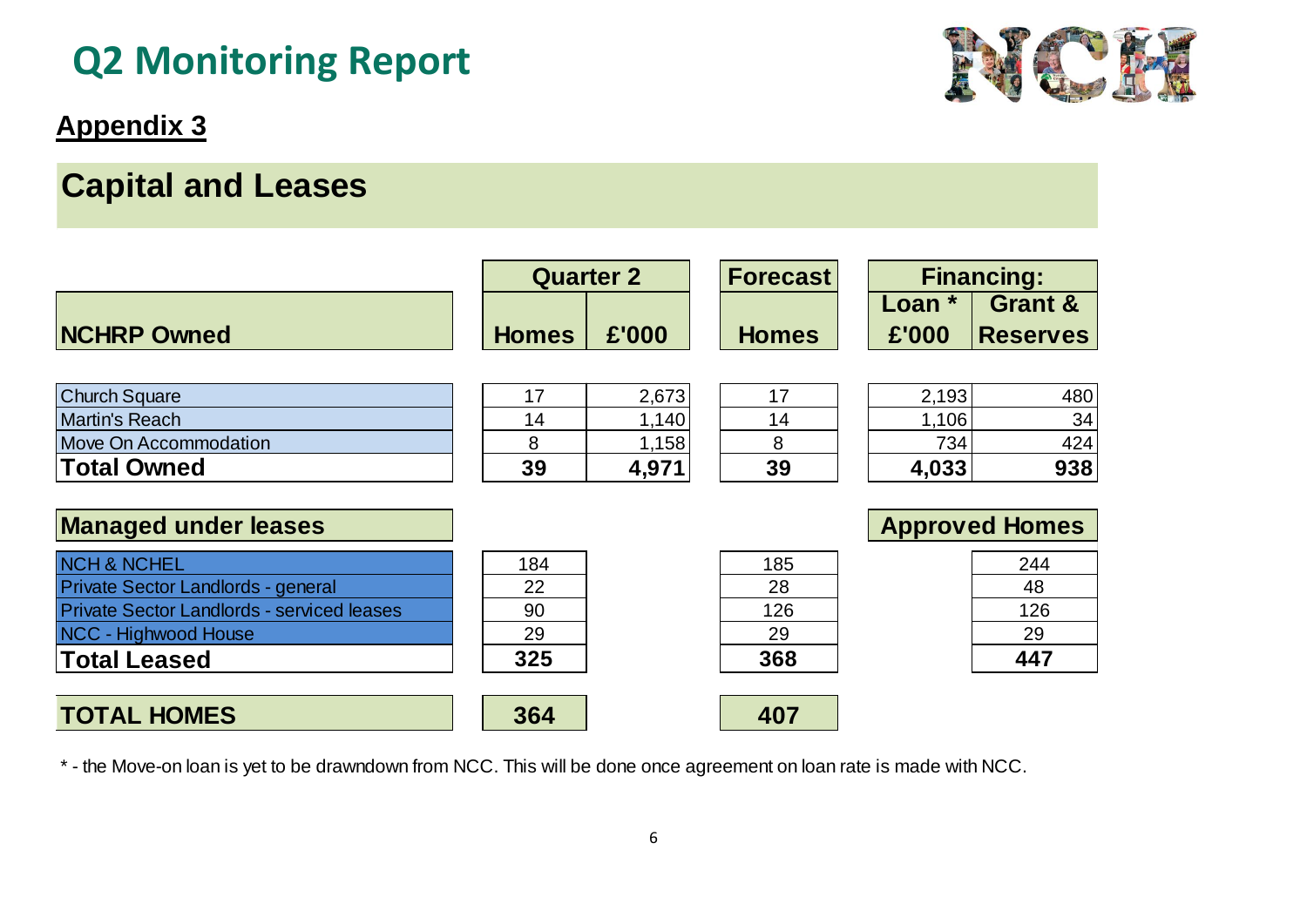

### **Q2 Performance Monitoring**

THE NCH Registered Provider Board oversees performance of the activities of the NCH RP. The attached report shows the current performance for the properties for which the RP has overall management responsibility.

This report shows performance for the year up to September 2021.

The report has been broken down to show performance by the three groups, permanent housing, temporary housing and NCH social rent properties.

NCHRP has 364 properties that are used for the provision of housing and has management oversight for a further 120 NCH Ltd Social Rent properties. This total can be broken down into three very different types of property – 50 permanent homes, 314 temporary homes and 120 NCH social rent properties.

We have included information showing how the performance compares with other organisations who benchmark through Housemark, where this is available.

Most of the measures are above target. Whilst rent collection continues to be below target, the rationale for this is primarily a housing benefit issue which is further explained in the commentary below. Due to the small number of properties in the portfolio there is always the potential for fluctuations in the results. This is evident for example where the Average Relet Time (ART) for Social rent properties stands at 60 days which relates to 1 property being let in the first quarter.

Data in the report includes:

- Stock
- Complaints
- Rent Collection
- Re-let and empty property data

An annual survey is currently underway of NCHRP tenants providing customer satisfaction information. Once this information is available, this will be reported to the Board.

Performance will continue to be managed robustly at a local level and managers shall implement actions to address underperformance.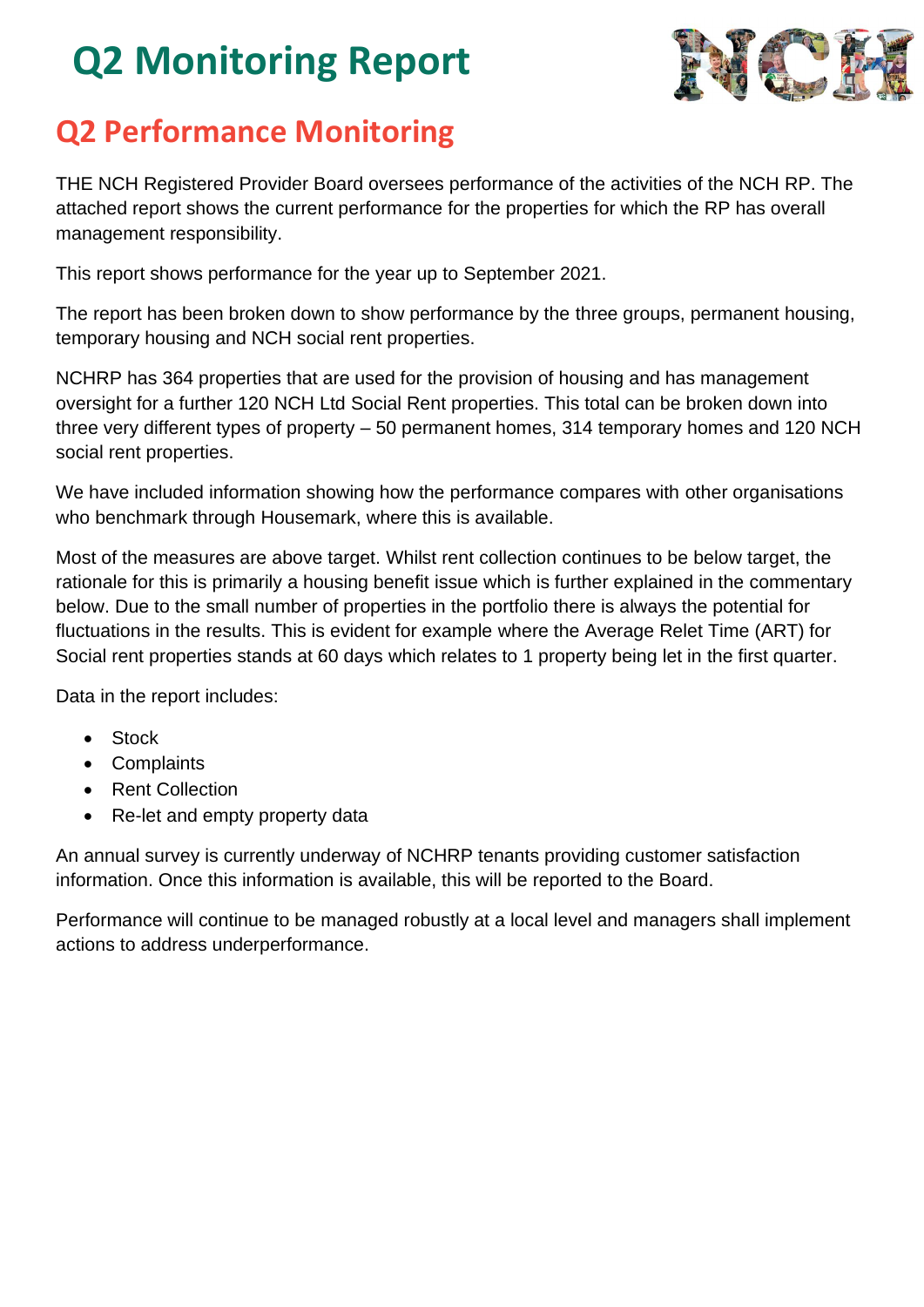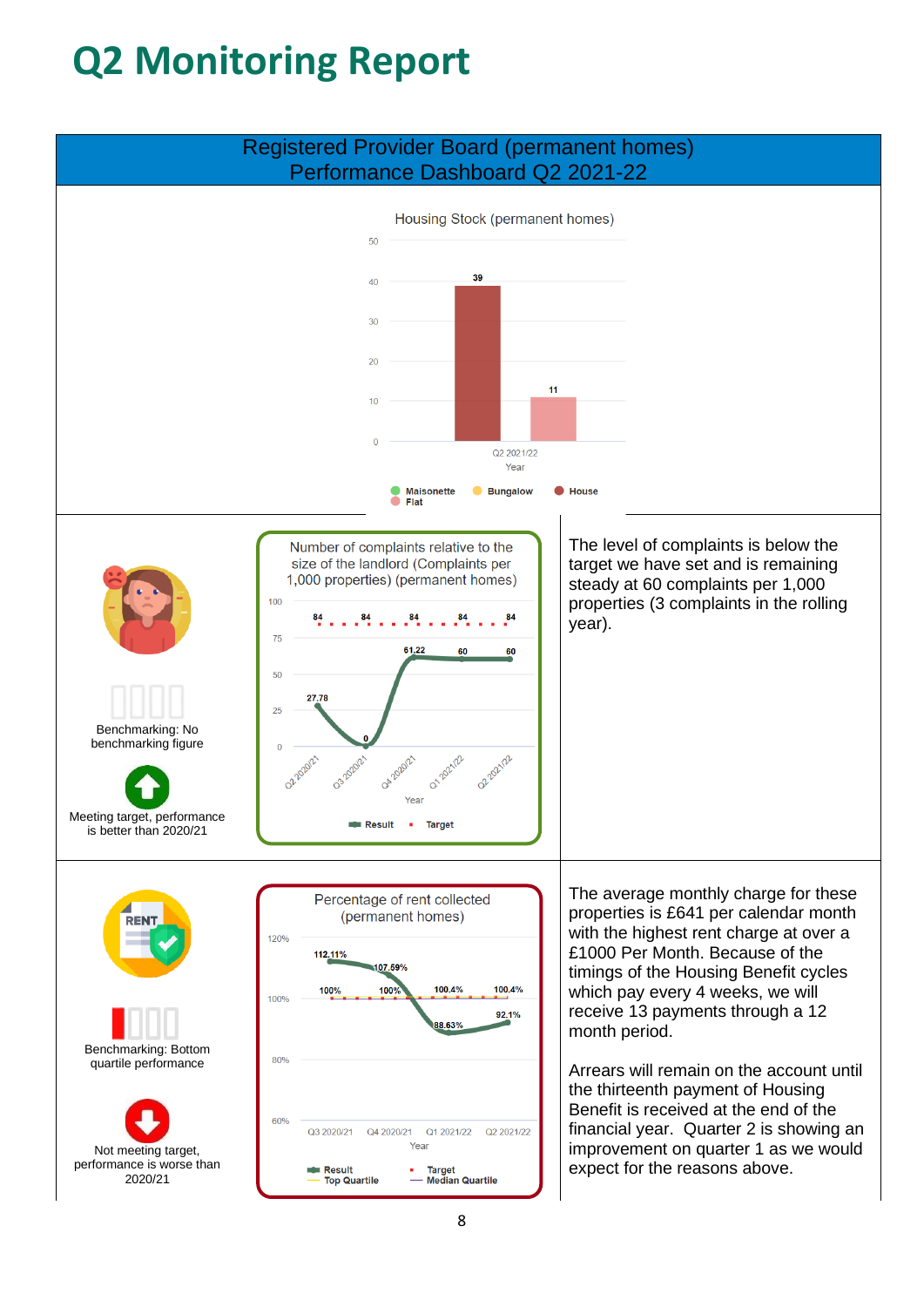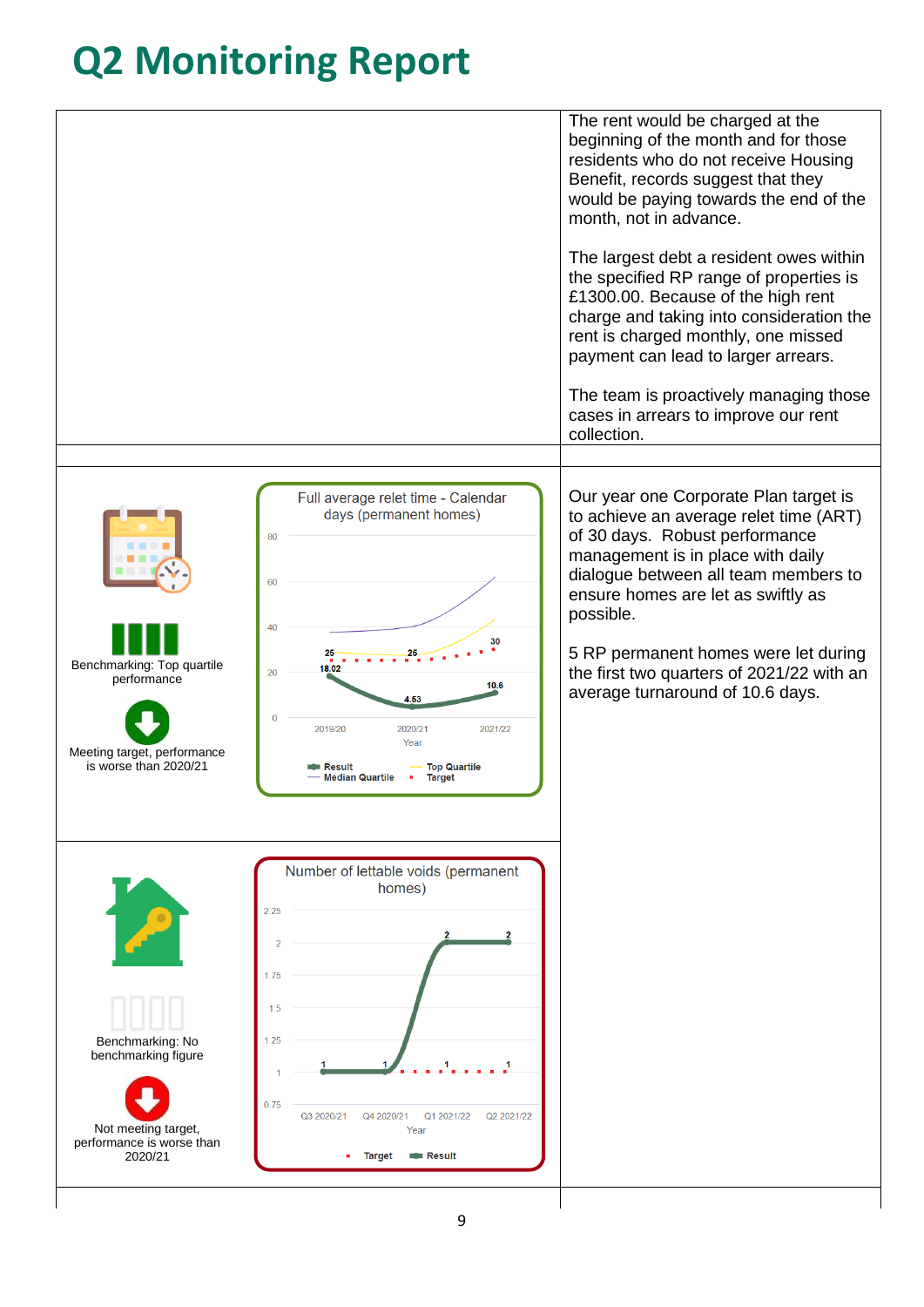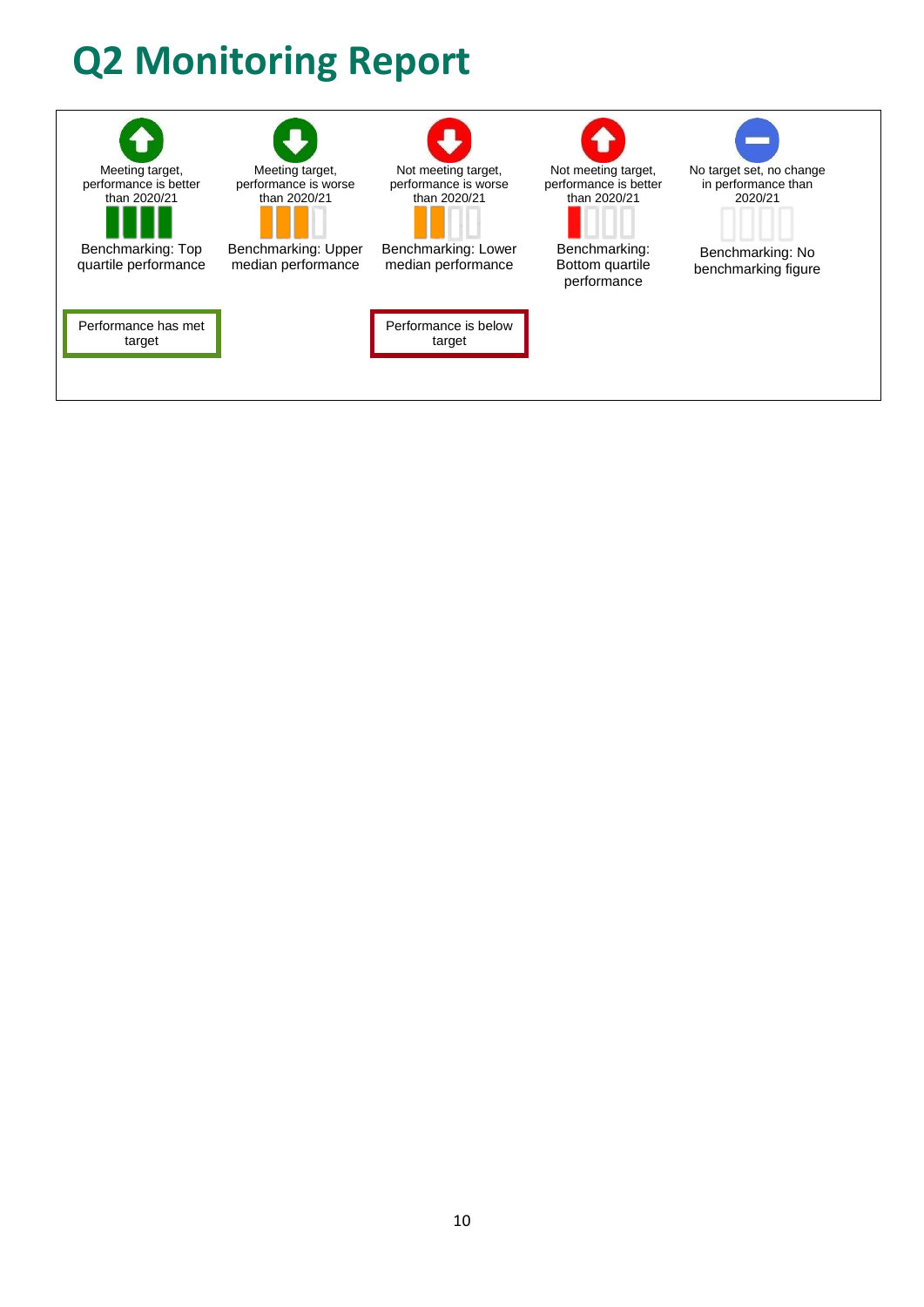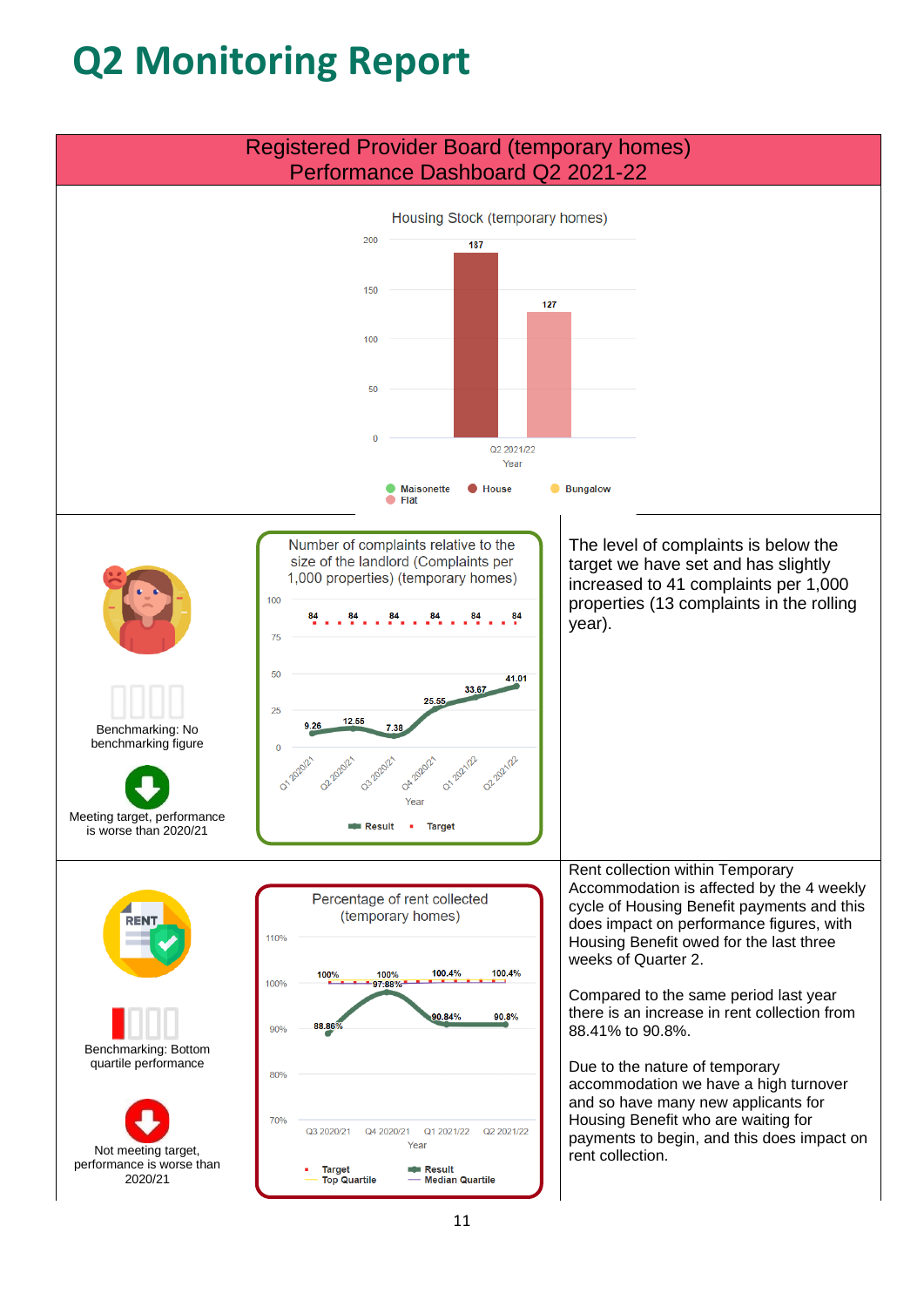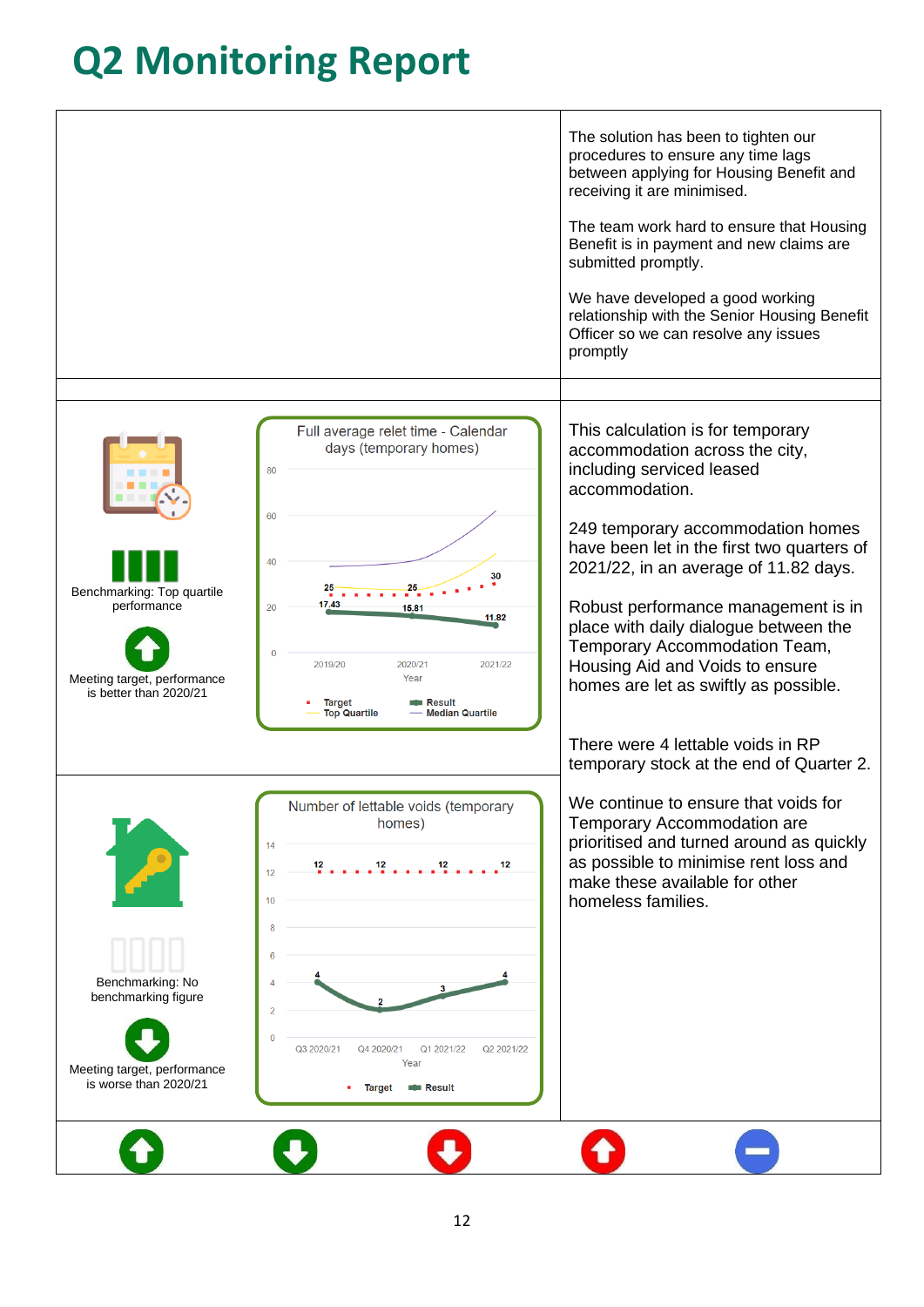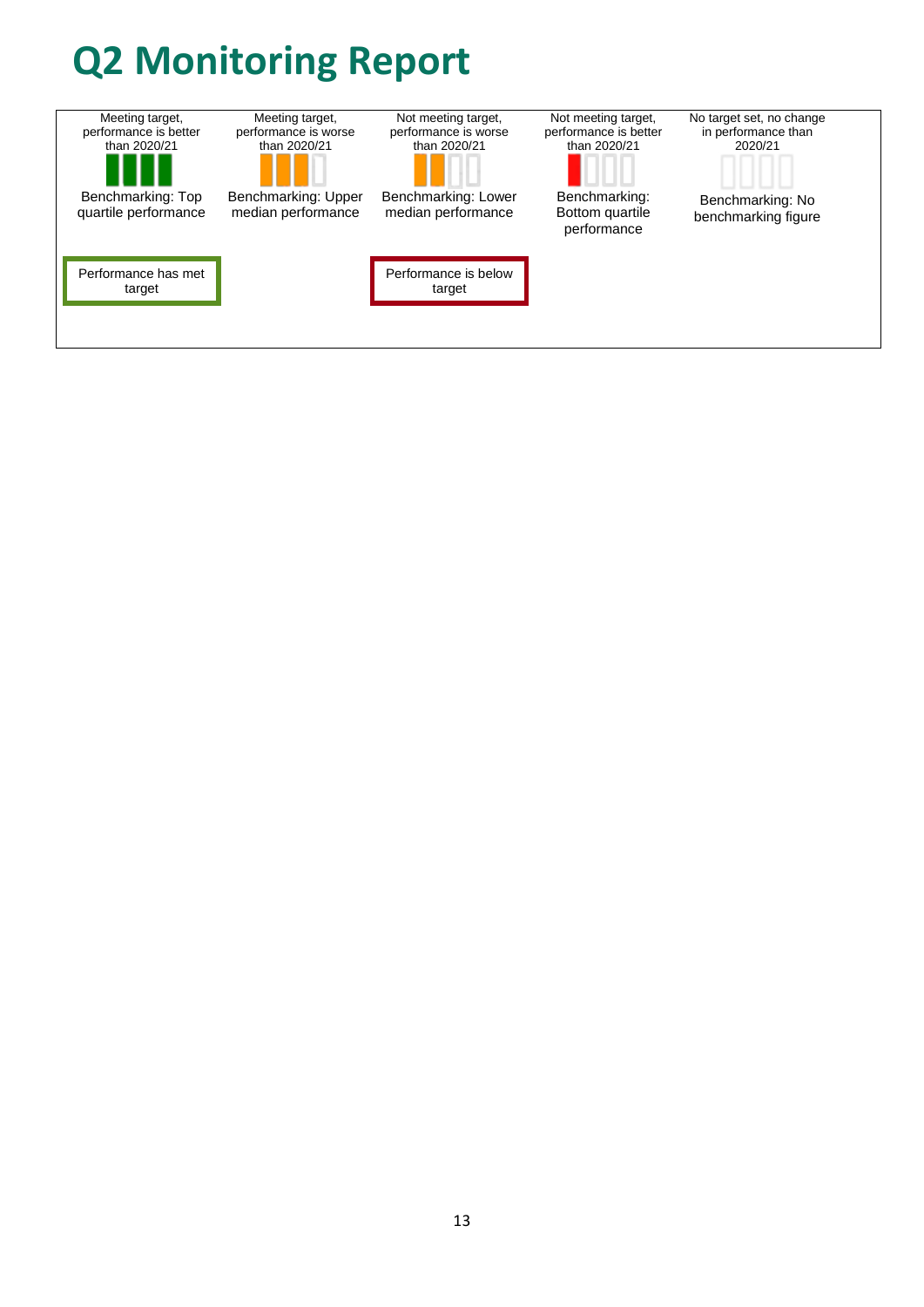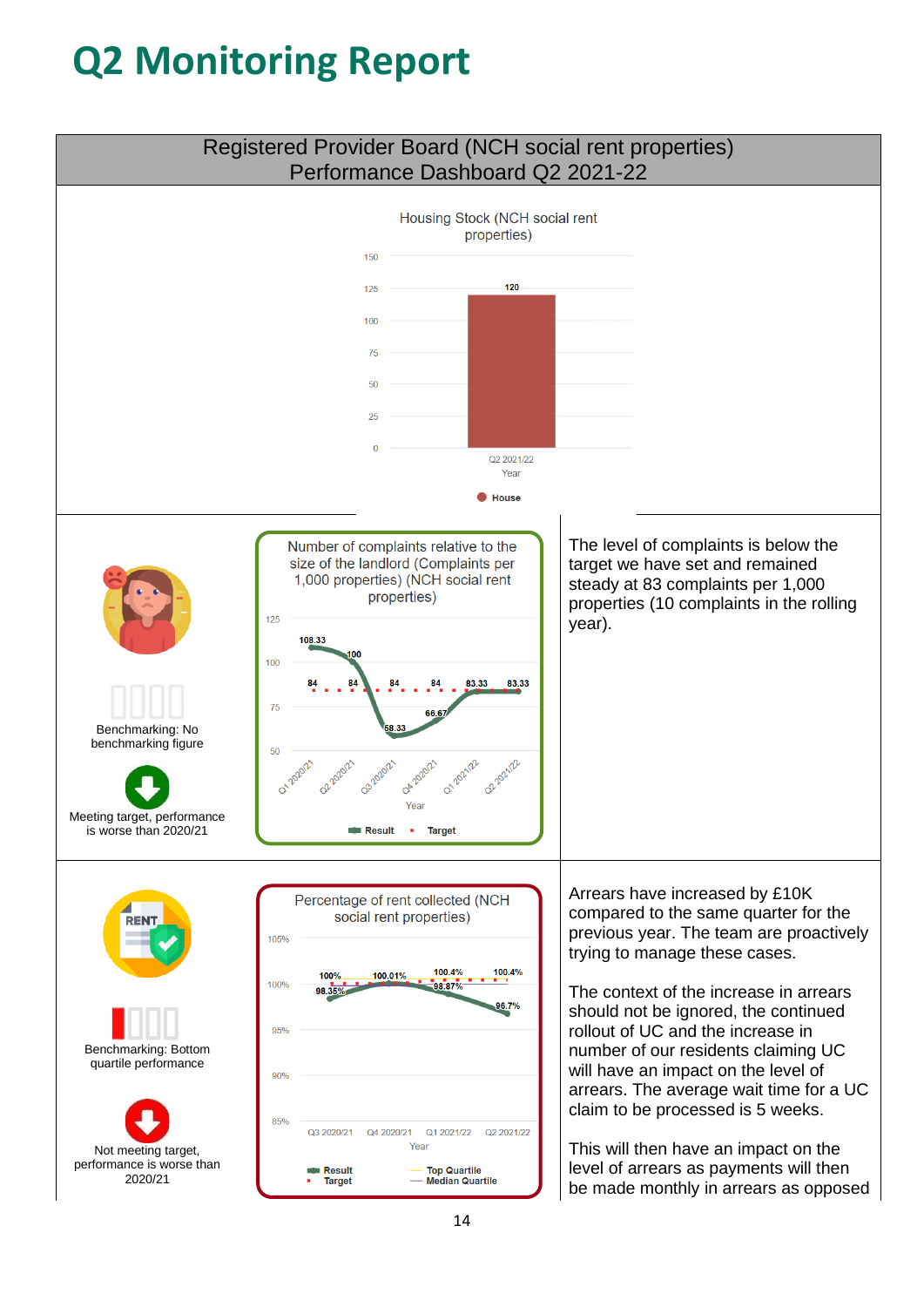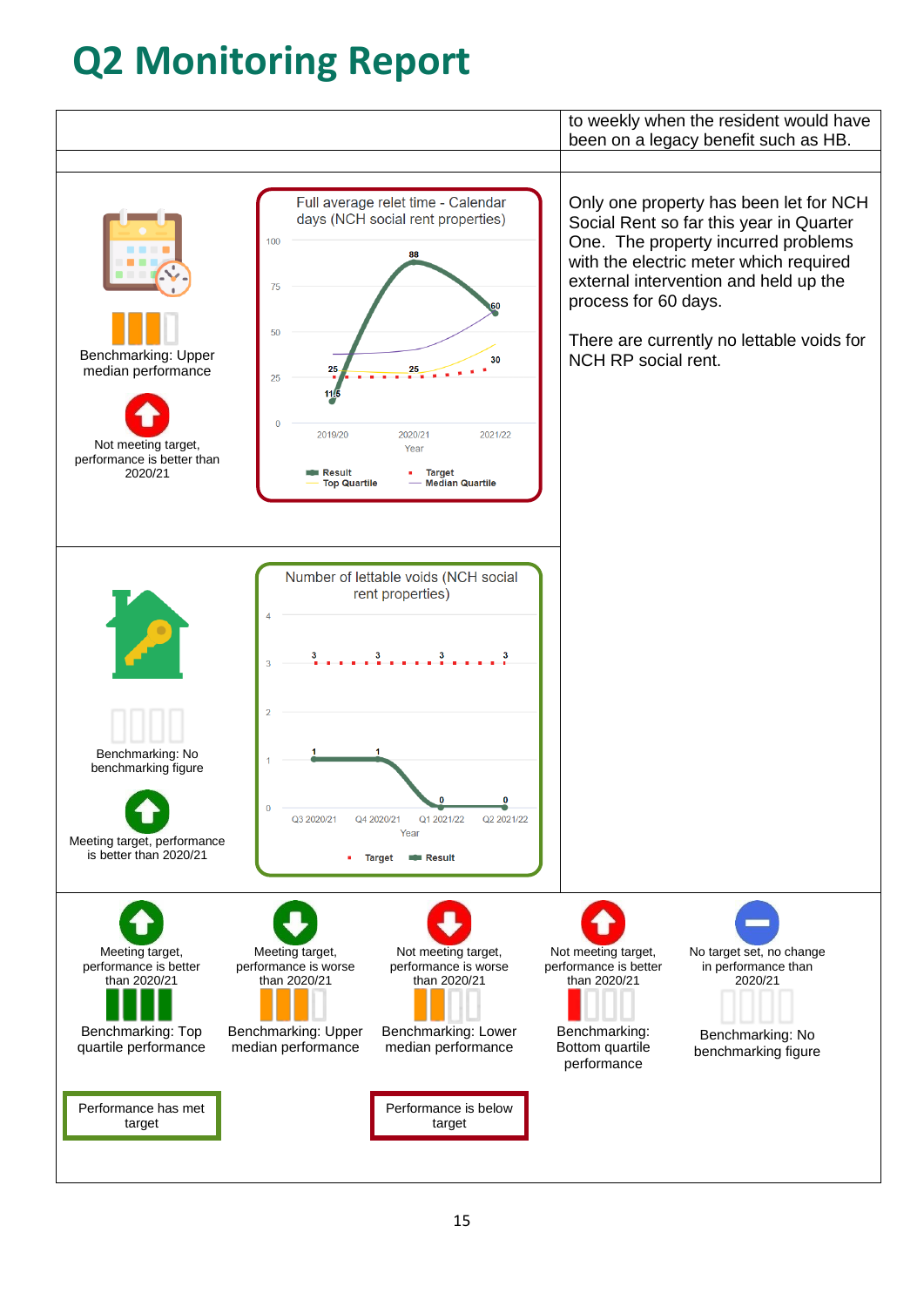### **Q2 NCHRP Stock Compliance Dashboard Monitoring**

NCHRP has responsibility for ensuring that all of the homes and properties it owns and manages, meet current regulations. The Group Board has approved the Building Safety Compliance Policy and each constituent Board is responsible for monitoring compliance of the properties it owns or manages.

NCH is committed to establishing, implementing and maintaining a policy of continuous improvement and performance of its Compliance related duties concerning Gas Safety, Fire Safety, Control of Legionella and Water Hygiene, Asbestos, Electrical Safety and Lifting Equipment.

It is important that Boards have the appropriate controls and reporting in place to ensure effective oversight and compliance to give them assurance of compliance across the stock that NCH manages.

In light of this, a fit for purpose, robust, balanced dashboard with commentary has been developed to give the board assurance that compliance is being managed across the stock and therefore allow the appropriate challenge, at Board level.

The dashboard reports on the 'Big 6' compliance areas in line with NCH recently agreed Building Safety Compliance Policy. The dashboard includes the following:

- Total number of properties affected by each compliance checking programme
- Total number of properties complying
- Percentage of properties with a valid inspection record (level of compliance & non compliance)
- Percentage compliance last reported
- Trend since previous report
- Servicing frequency (in line with Building Safety Compliance Policy)
- Responsible area
- Comments/narrative explaining any non-compliance, action to be taken and agreed timescales/outcomes
- Red & Green (compliant/non-compliant) indicators